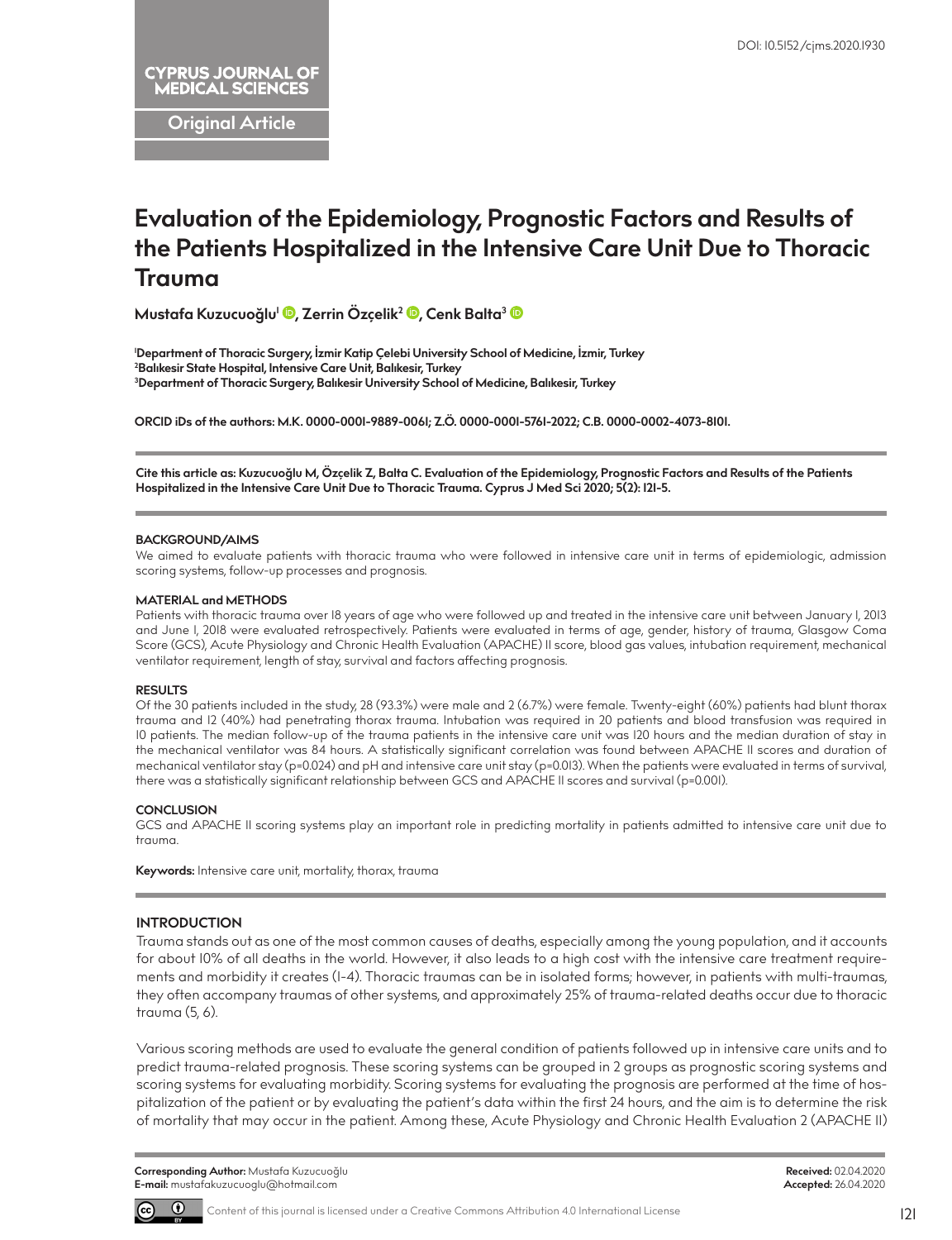and Glasgow Coma Score (GCS) are the two most used scoring methods (2, 7).

In our study, we aimed to investigate the epidemiology of trauma, GCS and APACHE II scores of patients, intensive care follow-up processes, and the relationship between mortality and morbidity in patients with thoracic trauma hospitalized in the intensive care unit due to trauma.

#### **MATERIAL AND METHODS**

In the study, the records of patients who received inpatient treatment in Intensive Care Unit between January 1, 2013 and June 1, 2018 were evaluated retrospectively. Patients over 18 years old and with thoracic trauma were included in the study. The patients included in the study were evaluated in terms of age, gender, history of trauma, GCS, APACHE II score, blood gas values, intubation need, mechanical ventilator need, duration of hospitalization, survival, and factors affecting prognosis.

The normal distribution assumption of the data obtained was checked with the Kolmogorov-Smirnov test. The mean standard deviation values of the parametric variables and the median, 25 and 75 percentage of non-parametric data, and the percentages of the categorical variables were calculated as descriptive statistics. Mann-Whitney U test was used for group mean comparisons. Chi-square test and Fisher's exact test were used to analyze the relationship between categorical variables. Those with a p value below 0.05 were considered statistically significant. For statistical analysis, Statistical Package for the Social Sciences 22 (IBM Corp.; Armonk, NY, USA) statistics program was used.

Since our study is a retrospective study, examinations were made retrospectively on files. Therefore, informed consent forms were not obtained from the patients. In the study, Clinical Research Ethics Committee approval (Decision No: 2018/151) was obtained, and the biggest limitation of the study was the low number and diversity of the patients.

#### **RESULTS**

Of the 30 patients included in the study, 28 (93.3%) were male, 2 (6.7%) were female, and their mean age was 47.7±20.89. 18 (60%) patients had blunt thoracic trauma, 12 (40%) had penetrating thoracic trauma, and only 3 (10%) had isolated thoracic trauma. The most common additional traumatic pathology observed in the patients was head trauma with 43.3% (Table 1).

# **Main Points:**

- We evaluated the relationship between the APACHE 2 and GCS scores of the thoracic trauma patients and the length of hospital stay, the need for mechanical ventilation and survival.
- We have shown that scoring systems are very important in determining the patient's mortality risk in trauma patients.
- The mortality risk is very high when the GKS value is below 11 and the APACHE 2 value is above 14 in trauma patients hospitalized in the intensive care unit, and its specificity is above 75%.

While 20 of the patients included in the study needed intubation, there was no statistically significant relationship between traumatic pathology and intubation need. While 10 of the trauma patients required blood transfusion, statistical analysis revealed that blood transfusion was statistically significantly necessary for the patients diagnosed with hemothorax (p=0.017) (Table 2).

The median follow-up time in the intensive care unit of the trauma patients included in the study was 120 hours. When the intubation need of the patients and the duration of stay in intensive care unit were compared, it was found that there was no significant difference (p=0.812), while there was a correlation between the duration of being connected to mechanical ventilator and the duration of stay in the intensive care unit in patients supported with mechanical ventilator(r=0.462, p=0.01). The median duration of stay in the mechanical ventilator was determined to be 84 hours in patients with mechanical ventilator support.

GCS, APACHE II scoring, blood gas and biochemical tests were used to take the patients into intensive care and to determine the need for mechanical ventilator and follow-up. When the data obtained were evaluated statistically, it was determined that hematocrit was lower in patients with hemothorax (p=0.020, U=55.5), while in patients with pneumothorax,  $pO<sub>2</sub>$ and  $\text{SaO}_2^-$  mean values were lower (p=0.017, U=54 and p=0.043, U=2.5), and pCO $_2$  values were higher (p=0.004, U=176.5). A statistically significant correlation was found between the APACHE II scores of the patients at the time of admittance to the hos-

| TABLE I. Distribution of traumatic pathologies by type of trauma |           |                               |                                  |              |  |  |
|------------------------------------------------------------------|-----------|-------------------------------|----------------------------------|--------------|--|--|
|                                                                  |           | <b>BLUNT</b><br><b>TRAUMA</b> | <b>PENETRAN</b><br><b>TRAUMA</b> | p            |  |  |
| Heamothorax                                                      | $\ddot{}$ | 5                             | 8                                | 0.035        |  |  |
|                                                                  |           | 3                             | $\overline{4}$                   |              |  |  |
| Pneumothorax                                                     | $\ddot{}$ | 9                             | $\overline{4}$                   | 0.367        |  |  |
|                                                                  |           | 9                             | 8                                |              |  |  |
| Pulmonary contusion                                              | $^{+}$    | $\mathbf{I}$                  | $\mathsf{I}$                     | $0.007*$     |  |  |
|                                                                  |           | 7                             | $\mathbf{II}$                    |              |  |  |
| Rib fracture                                                     | $\ddot{}$ | 9                             | 5                                | 0.654        |  |  |
|                                                                  |           | 9                             | $\overline{7}$                   |              |  |  |
| Sternum fracture                                                 | $^{+}$    | $\mathbf{I}$                  | $\overline{2}$                   | 0.320        |  |  |
|                                                                  |           | 17                            | $ 0\rangle$                      |              |  |  |
| Diaphragmatic laceration                                         | $\ddot{}$ | $\Omega$                      | $\overline{4}$                   | $0.018*$     |  |  |
|                                                                  |           | 18                            | 8                                |              |  |  |
| Head injury                                                      | $^{+}$    | $\mathbf{I}$                  | $\overline{2}$                   | 0.016        |  |  |
|                                                                  |           | 7                             | 10                               |              |  |  |
| Abdominal trauma                                                 | $^{+}$    | $\Omega$                      | $\overline{7}$                   | $0.001*$     |  |  |
|                                                                  |           | 18                            | 5                                |              |  |  |
| Cardiovascular trauma                                            | $\ddot{}$ | $\Omega$                      | $\overline{4}$                   | $0.018*$     |  |  |
|                                                                  |           | 18                            | 8                                |              |  |  |
| Bone fracture                                                    | $^{+}$    | $\overline{7}$                | $\mathsf{I}$                     | 0.099        |  |  |
|                                                                  |           | $\mathbf{I}$                  | $\mathbf{II}$                    |              |  |  |
| Facial trauma                                                    | $^{+}$    | $\overline{2}$                | ı                                | $\mathsf{I}$ |  |  |
|                                                                  |           | 16                            | $\mathbf{II}$                    |              |  |  |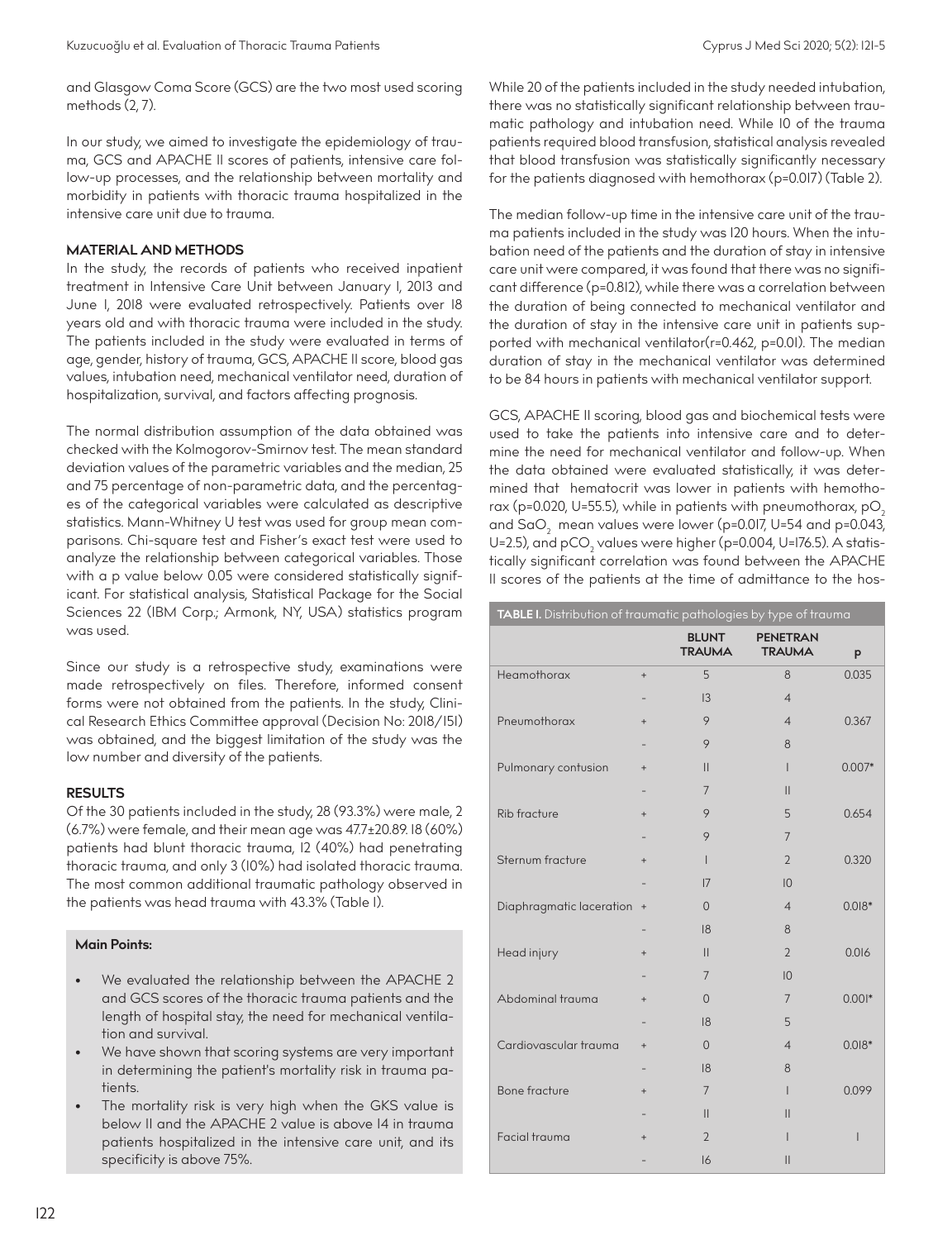| TABLE 2. Relationship between traumatic pathologies and intubation and transfusion requirement |                |             |                                     |                                      |  |  |  |  |
|------------------------------------------------------------------------------------------------|----------------|-------------|-------------------------------------|--------------------------------------|--|--|--|--|
|                                                                                                | $\mathsf{n}$   | %           | Intubation requirement relationship | Transfusion requirement relationship |  |  |  |  |
| Thorax pathology                                                                               |                |             |                                     |                                      |  |  |  |  |
| Heamothorax                                                                                    | 3              | 43          | 0.554                               | $0.017*$                             |  |  |  |  |
| Pneumothorax                                                                                   | 13             | 43          | 0.259                               | 0.794                                |  |  |  |  |
| Pulmonary contusion                                                                            | 12             | 40          | 0.656                               | 0.114                                |  |  |  |  |
| Rib fracture                                                                                   | 4              | 46.7        | 0.450                               | 0.605                                |  |  |  |  |
| Sternum fracture                                                                               | 3              | $ 0\rangle$ | 0.749                               | 0.197                                |  |  |  |  |
| Diaphragmatic laceration                                                                       | $\overline{4}$ | 13.3        | 0.407                               | 0.129                                |  |  |  |  |
| Additional traumatic pathology                                                                 |                |             |                                     |                                      |  |  |  |  |
| Head injury                                                                                    | 13             | 43.3        | 0.074                               | 0.602                                |  |  |  |  |
| Abdominal trauma                                                                               | $\overline{7}$ | 23.3        | 0.429                               | 0.222                                |  |  |  |  |
| Cardiovascular trauma                                                                          | $\overline{4}$ | 13.3        | 0.177                               | 0.129                                |  |  |  |  |
| Bone fracture                                                                                  | 8              | 26.7        | 0.452                               | 0.770                                |  |  |  |  |
| Facial trauma                                                                                  |                | 3           | 0.749                               | 0.197                                |  |  |  |  |

**TABLE 3.** Relationship between arrival values of patients and duration of stay in mechanical ventilator, intensive care stay and survival

|                                                                   | <b>Median</b><br>(25 <sup>th</sup> Percent-75 <sup>th</sup> Percent) | Residence time in<br>mechanical ventilator (p) | Residence time in<br>Intensive Care Unit (p) | Survival(p) |  |  |  |
|-------------------------------------------------------------------|----------------------------------------------------------------------|------------------------------------------------|----------------------------------------------|-------------|--|--|--|
| <b>GKS</b>                                                        | $II(5.75 - 14.25)$                                                   | 0.086                                          | 0.130                                        | $0.004***$  |  |  |  |
| <b>APACHE II</b>                                                  | $ 8(  - 8)$                                                          | $0.024*$                                       | 0.155                                        | $0.001***$  |  |  |  |
| pH                                                                | $7.32(7.24 - 7.36)$                                                  | 0.566                                          | $0.013***$                                   | 0.805       |  |  |  |
| pO <sub>2</sub>                                                   | $65(55 - 89.5)$                                                      | 0.084                                          | 0.821                                        | 0.072       |  |  |  |
| pCO                                                               | 44.5(39.75-50)                                                       | 0.712                                          | $0.7$ II                                     | 0.869       |  |  |  |
| SaO <sub>2</sub>                                                  | 96(88.25-99)                                                         | 0.328                                          | 0.173                                        | 0.198       |  |  |  |
| Hct                                                               | 38.5(29.75-42)                                                       | 0.441                                          | 0.405                                        | 0.157       |  |  |  |
| *Spearman Rho:0.412; **Speraman Rho:0.448; ***Mann-Whitney U test |                                                                      |                                                |                                              |             |  |  |  |

pital and the duration of their stay in the mechanical ventilator (p=0.024, r=0.412) and between pH and the duration of their stay in the ICU (p=0.013, r=0.448). When the patients were evaluated in terms of survival, a statistically significant relationship was found between the GCS and APACHE II scores and survival (p=0.001 U=27.5; p=0.004 U=178) (Table 3).

When the relationship between GCS and survival was analyzed through ROC analysis, it was observed that survival was negatively affected in patients whose GCS scores fell below 11.5, with 72% sensitivity and 76% specificity (AUC=0.805, p=0.005). As for the relationship between APACHE II score and survival, it was found that survival was affected more negatively when the APACHE II score increased over 14.5, with 94% sensitivity and 76% specificity. (AUC=0.876, p=0.001). When the duration of stay in the mechanical ventilator was longer than 18 hours, it was found that the survival rate was worse, with 82% sensitivity, 85% specificity (AUC=0.919, p=0.001).

## **DISCUSSION**

Traumas are one of the main causes of deaths, particularly in the young population in the world. Considering all age groups, although there are regional differences, traumas are one of the most common causes of death after cardiovascular diseases and cancer (8, 9). According to the 2013 data of Turkey Statistics Institute (TSI), traumas rank fifth with a 5% share among the deaths in all age groups (10). In the study conducted by Akturan et al. (11), in which they used the data of TSI between 2009-2016, traumatic deaths were reported to be in the sixth place with 4.63% in all age groups.

Thoracic traumas account for approximately 6% of all traumas and are the direct causes of death in 25% of trauma-related deaths and the concomitant cause of death in 25%. Other systemic traumas accompanying thoracic traumas further increase the risk of death, and patients exposed to trauma often require follow-up and treatment in the intensive care unit (12-14).

In the study conducted by Emircan et al. (5), in which they retrospectively examined patients with thoracic trauma, the majority of patients were blunt thoracic trauma patients and the most common trauma was traffic accident related with 50%. The majority of the patients were female, and 62.2% were young adults between the ages of 20-49. In the study conducted by Pogorzelski et al. (15) which included trauma patients hospitalized in intensive care unit, the most common cause of trauma was traffic accidents with 60.3%, and the mean age of the patients was 33.3. In the study carried out by Abolfotouh et al. (16), which included a series of 3786 diseases, the majority of trauma patients were males. In the trauma patients with an average age of 29.6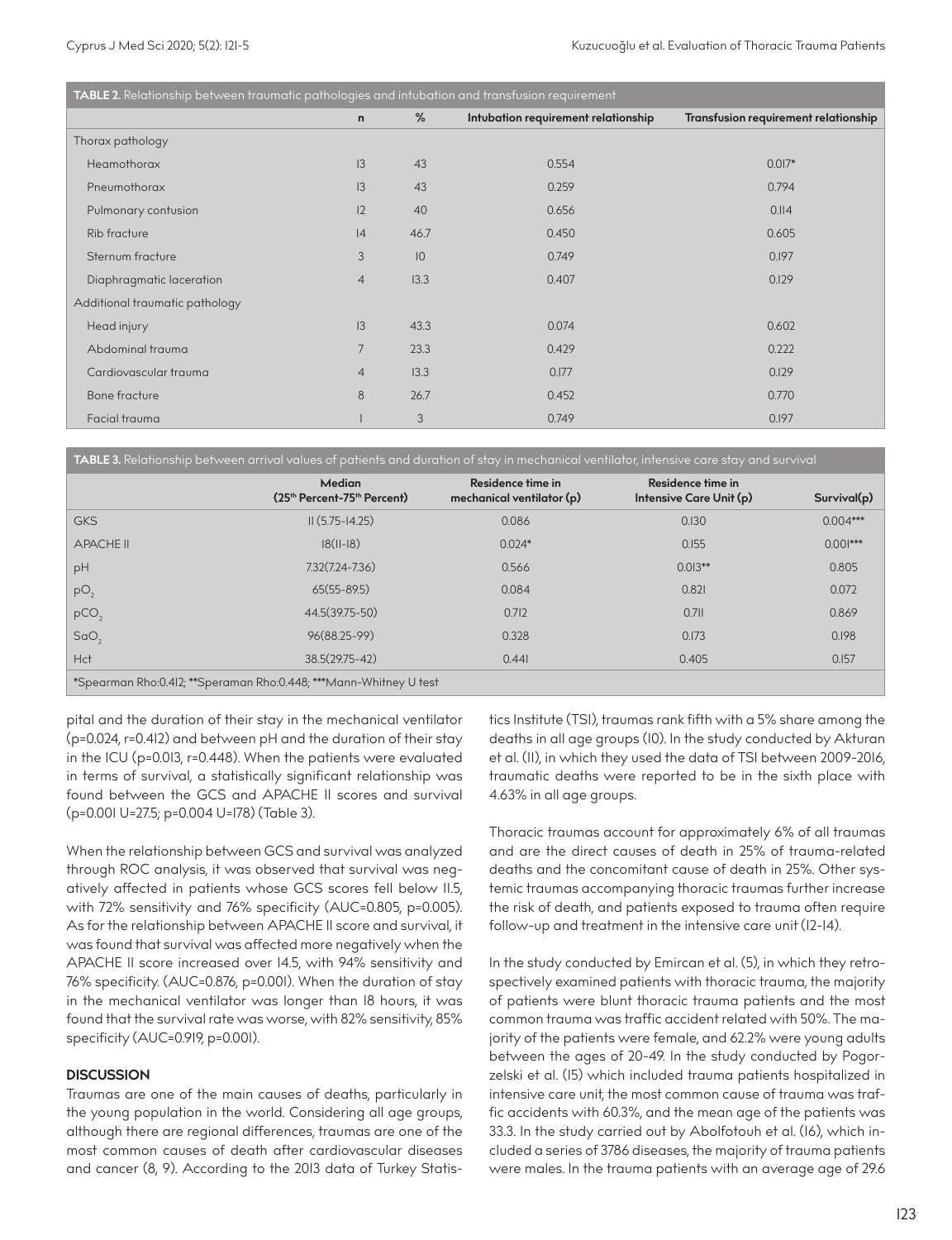years, the cause of trauma was often blunt trauma, and the most common reason was traffic accidents. In our study, 93.3% of our patients were male, and their mean age was 47.7. 60% of patients were exposed to blunt thoracic trauma.

In their study which involved 228 thoracic trauma patients, Moon et al. (17) determined that the most common pathology was pulmonary contusion with 96.5%, while hemothorax, traumatic flail chest and pneumothorax were the other most common pathologies. The average number of rib fractures in patients participating in their study was found to be 10. The study of Lin et al. (12) included 1333 patients with thoracic trauma, and 484 of these patients were treated in intensive care unit. They detected rib or sternum fractures in 79.1%, hemothorax in 56.1%, pneumothorax in 27.3%, and pulmonary contusion in 4.1% of the patients treated in the intensive care unit. They reported the most common additional traumatic pathology in this patient group as head trauma with 52.9%. In his study, Okabe (18) stated that 691 of 4317 blunt trauma patients had rib fractures due to blunt chest trauma, and 206 of these patients needed mechanical ventilation. In our study, the most common pathology was rib fracture, while the most common additional pathology was head trauma.

Various scoring systems are used to predict the prognosis of inpatients in intensive care units. Among these scoring systems, The Therapeutic Intervention Scoring System (TISS) is the first scoring system defined in 1974. In this system, where 57 parameters were evaluated when it was first defined, evaluation has been made with 19 parameters since 1997 (7, 19, 20). The APACHE scoring system, calculated from 34 different variables of seven organs, was defined in 1981. The APACHE II scoring system, which is an edited version of this complex system, was defined in 1985 and is still one of the most frequently used scoring systems. GCS is also the most commonly used scoring system in intensive care unit or emergency department, especially in evaluating the neurological status of head trauma patients (7, 21).

In their study in which they examined trauma patients followed up in intensive care unit, Ünlü et al. (22) found the APACHE II median score as 13, GCS median score as 9, and they determined that the rate of mechanical ventilation need and mortality rates increased in patients as the APACHE II score increased and GCS decreased. In 125 patients who developed mortality, they found the median value of APACHE II score as 21 and GCS median value as 7. In their study, Yıldırım et al. (2) found the average of APACHE II scores in trauma patients with exitus status as 15 and showed that this was statistically significant. In their studies, Emircan et al. (5) and Kara et al. (1) demonstrated that GCS was statistically significantly lower in patients with exitus status than in other traumatic patients. Dur et al. (23) also found the mortality rate to be 57.6% in patients with GCS below 8 in their study. In our study, we determined that there was a statistically significant relationship between GCS and APACHE II score and the duration of stay in the mechanical ventilator and mortality of patients.

In his study, Okabe (1) analyzed the patients in 2 groups according to their duration of stay in mechanical ventilation, and defined those who stayed less than 7 days as short-term ventilation group and those who stayed longer than 7 days as long-term ventilation group. He showed that the number of rib fractures was statistically significant in patients in the long-term mechanical ventilation group, that GCS was below 8 and mortality rates were higher. In our study, we showed that the risk of mortality increases statistically significantly as the duration of stay in the mechanical ventilator increases.

In conclusion, trauma is an important health problem because it ranks first among youth deaths. Thoracic traumas occupy a significant place in deaths due to trauma. APACHE II and GCS systems have an important role in predicting mortality in patients treated in intensive care unit due to trauma. Therefore, intensive care follow-ups and treatments should be planned accordingly by considering the high risk of mortality in patients with high APACHE II score and low GCS score.

**Ethics Committee Approval**: Ethics committee approval was received for this study from Balıkesir University School of Medicine Clinical Research Ethics Committee (2018/151).

**Informed Consent:** Due to the retrospective design of the study, informed consent was not taken.

Peer-review: Externally peer-reviewed.

**Author Contributions:** Concept – M.K., Z.Ö., C.B.; Design - M.K., C.B.; Supervision - M.K., Z.Ö., C.B.; Resources - M.K., Z.Ö., C.B.; Materials - M.K., Z.Ö., C.B.; Data Collection and/or Processing - Z.Ö.; Analysis and/or Interpretation - M.K., Z.Ö., C.B.; Literature Search - M.K., Z.Ö., C.B.; Writing Manuscript - M.K., Z.Ö., C.B.; Critical Review - M.K., Z.Ö., C.B.

**Conflict of Interest:** Authors have no conflicts of interest to declare.

**Financial Disclosure:** The authors declared that this study has received no financial support.

#### **REFERENCES**

- 1. Kara İ, Altınsoy S, Gök U, Onur A, Sarıbapıcçı R. Mortality analysis of trauma patients in general intensive care unit of a state hospital. J Turk Soc Intens Care 2015; 13: 68-74. [[Crossref\]](https://doi.org/10.4274/tybdd.54154)
- 2. Yıldırım F, Kara İ, Küçük H, Karabıyık H, Katı İ. Evaluation of scoring systems in trauma patients for intensive care mortality. GKDA Derg 2016; 22(1): 29-33. [[Crossref\]](https://doi.org/10.5222/GKDAD.2016.029)
- 3. Polinder S, Meerding WJ, van Baar ME, et al. Cost estimation of injury-related hospital admissions in 10 European countries. J Trauma 2005; 59(6): 1283-90. [[Crossref\]](https://doi.org/10.1097/01.ta.0000195998.11304.5b)
- 4. World Health Organization,Violence and injuries: the facts (2010). Available From: URL: http://whqlibdoc.who.int/ publications/2010/9789241599375\_eng.pdf
- 5. Emircan Ş, Özgüç H, Aydın Ş, Özdemir F, Köksal Ö, Bulut M. Factors affecting mortality in patients with thorax trauma. Ulus Travma Acil Cerrahi Derg 2011; 17(4): 329-33. [[Crossref\]](https://doi.org/10.5505/tjtes.2011.76158)
- 6. Ahmet R, Karagulle E, Karakaya K, Gokce F, Abcı I. Our trauma cases of the last nine years. Ulus Travma Acil Cerrahi Derg 2001; 7: 91-5.
- 7. Karabıyık L. Intensive care scoring systems. Yoğun Bakım Dergisi 2010; 9(3): 129-43.
- 8. Julian G, Lynn C. Huffman, et al. Blunt and penetrating injuries of the chest wall, pleura, and lungs. General Thoracic Surgery, 7th ed. 2009. Lippincott Williams & Wilkins, 2009.p.891-902.
- Ludwig C, Koryllos A. Management of chest trauma. J Thorac Dis. 2017; 9(3): 172-7. [\[Crossref](https://doi.org/10.21037/jtd.2017.03.52)]
- 10. T.C. Türkiye İstatistik Kurumu Başkanlığı (TÜİK) Haber Bülteni. Ölüm Nedeni İstatistikleri, 2013. Sayı: 16162. 01 Nisan 2014.
- 11. Akturan S, Gümüş B, Özer Ö, Balandız H, Erenler AK. Death rates and causes of death in Turkey between 2009 and 2016 based on TUIK data. Konuralp Tıp Dergisi 2019; II(I): 9-16. [[Crossref\]](https://doi.org/10.18521/ktd.506407)